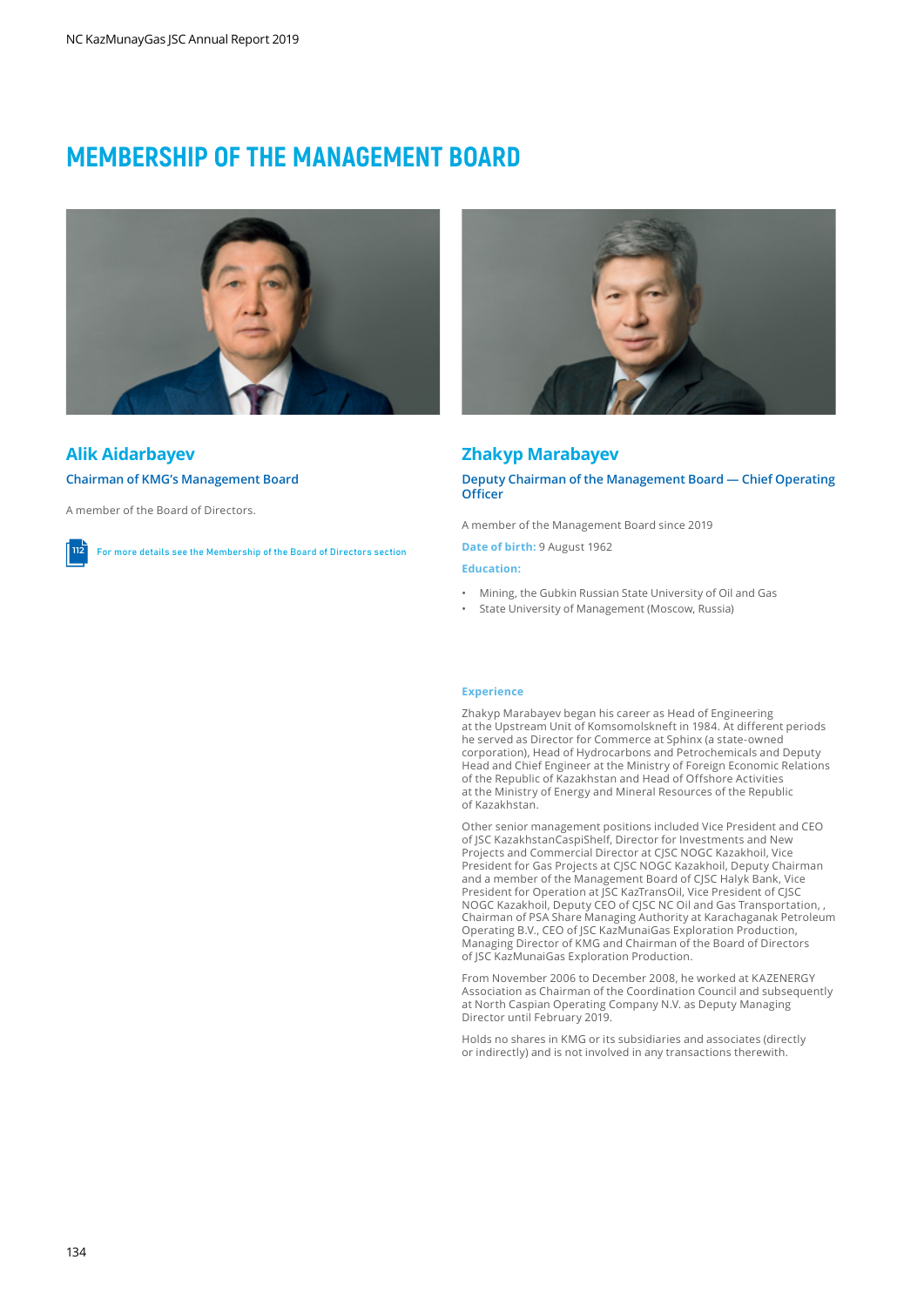

# **Kurmangazy Iskaziyev**

### **Deputy Chairman of the Management Board for Geology and Exploration**

A member of the Management Board since 2018

**Date of birth:** 11 May 1965

#### **Education:**

- Mining Engineering, Kazakh Polytechnic Institute named after V. I. Lenin
- Candidate of Geological Sciences, Tomsk Polytechnic University (Russia)

### **Experience**

Kurmangazy Iskaziyev began his career at the Balykshinsk Exploratory Drilling Unit as an operator and a member of the drilling expedition No. 1. Then he worked as a cementing shop operator at Embaneft Association, Grade II Geologist and Chief Geologist of the Central Dispatch Office of Atyrau Drilling Operations Division at OJSC Embamunaigas, Chief Geologist and Deputy Director at Atyrau Department of Enhanced Oil Recovery and Well Overhaul, and Director of the Department of Geology and Oil and Gas Field Development at OJSC Embamunaigas.

At different periods he served as Deputy Director and Director of the Department of Geology and Oil and Gas Field Development at JSC KazMunaiGas Exploration Production, Executive Upstream Director, Managing Director for Geology, Geophysics and Reservoirs and Chief Geologist at KMG, Deputy Chairman of the Management Board for Geology and Prospective Projects at KMG, Managing Director for Non-Operating Assets (Tengiz, Kashagan, Karachaganak), Managing Director for Geology, CEO (Chairman of the Management Board) of JSC Embamunaigas and CEO (Chairman of the Management Board) of JSC KazMunaiGas Exploration Production.

Holds no shares in KMG or its subsidiaries and associates (directly or indirectly) and is not involved in any transactions therewith.



# **Kairat Sharipbayev**

## **Deputy Chairman of the Management Board for Gas Transportation and Marketing**

A member of the Management Board since 2016

**Date of birth:** 16 August 1963

### **Education:**

- Kazakh National Agrarian University
- Kazakh National Pedagogical University named after Abai
- Candidate of Political Sciences

### **Experience**

Kairat Sharipbayev began his career in 1985 as an agronomist in the agricultural sector. From 1991 to 1999, he held various management positions at Koktem LLP, JSC Shyn-Asyl and Zhetisu LLP. At different periods he served as Deputy Akim of Taraz, First Vice President of CJSC Dauir, President of Kitap Publishing House and Chairman of the Board of Directors of JSC Danko.

In 2001, he began working in oil, gas and gas supply as he joined CJSC Intergas Central Asia as Director of the Gas Transportation and Marketing Department and then Deputy General Director for Marketing and Commerce. Later he was Adviser and Deputy General Director for Marketing at CJSC KazTransGas, Adviser to First Vice President, and Managing Director for Commerce at JSC NC Kazakhstan Temir Zholy, CEO of JSС KazTransGas Aimak, CEO of JSC KazTransGas, Deputy Chairman of the Management Board for gas transportation and marketing at KMG.

Chairman of the Board of Directors of JSC KazTransGas since 11 December 2015.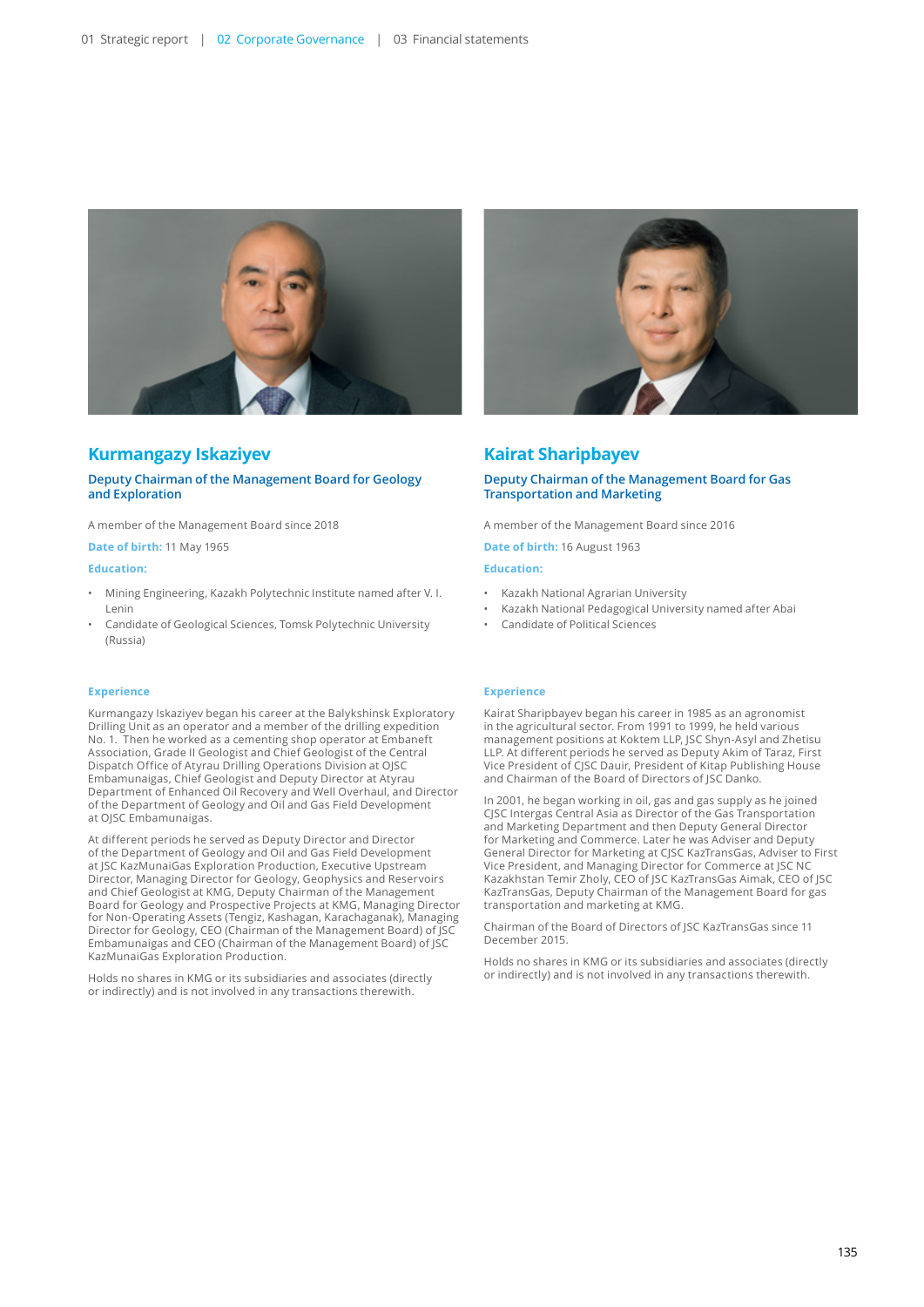

# **Daniyar Tiyesov**

### **Deputy Chairman of the Management Board for Oil Refining and Marketing**

A member of the Management Board since 2016

**Date of birth:** 6 December 1970

# **Education:**

- Engineering, Atyrau University of Oil and Gas
- Law, East Kazakhstan State University

### **Experience**

In 1994, Daniyar Tiyesov started working as a manager at Manas, then at Bata LLP and later as an executive director at Abyz LLP. At different periods he was Assistant to First Vice President, Secretary of the Board of Directors of OJSC Atyrau Refinery, Chief Manager at CJSC NOGC Kazakhoil, Deputy Chief Manager of the group managing the renovation of the Atyrau Refinery, Head of the dayto-day Operations Control Sector, Chief Specialist in Corporate Management and day-to-day Operations Monitoring at the Atyrau Refinery Management Department, Deputy Director of the Oil and Gas Refining and Petrochemicals Department, then Deputy Director of the Petrochemicals Development Department at CJSC NC KazMunaiGas, Head of Capital Construction Management, CEO and CFO of the Enterprise Under Construction Directorate of Atyrau Refinery LLP.

At different periods he was Deputy COO of JSC KazMunaiGas Trading House, Deputy Chairman of the Management Board for Refining, Petrochemicals, Managing Director for Oil Refining and Marketing, Deputy Chairman of the Management Board for Oil Refining and Marketing at KMG, CEO of JSC KazMunaiGas – Refining and Marketing, Senior Vice President of KMG, and Executive Vice President for Oil Transportation, Refining and Marketing of KMG.

Holds no shares in KMG or its subsidiaries and associates (directly or indirectly) and is not involved in any transactions therewith.



# **Daniyar Berlibayev**

### **Deputy Chairman of the Management Board for Oil Transportation, International Projects and Construction of the Saryarka trunk gas pipeline**

A member of the Management Board since 2019

**Date of birth:** 21 December 1968

**Education:**

• Law, Al-Farabi Kazakh National University

## **Experience**

.

Between 1991 and 1994, Daniyar Berlibayev worked first as a junior research fellow at the Kazakh branch of the Academy of Sciences of the Soviet Union, then as a legal consultant and Head of the Legal Unit at Barikon. At different periods he was Chief Specialist in Project Assessment Management at the National Foreign Investment Agency, Deputy Head of the National Foreign Investment Agency at the Ministry of National Economy of the Republic of Kazakhstan, Head of the Legal Expertise Directorate of the Legal Department, and then Deputy Director of the Legal Department at the State Export-Import Bank of the Republic of Kazakhstan (Ex-Im Bank).

Since 1997 Daniyar Berlibayev has been working for KMG Group. At CJSC KazTransOil, he was Head of the Investment Projects Department, Head of the Corporate Finance Department, Executive Director for Finance as well as Finance and Economics Adviser. At different periods he was Vice President, Deputy General Director for Economics and Finance, and First Vice President at CJSC KazTransGas, Deputy CEO at CJSC Intergas Central Asia, First Deputy CEO at CJSC NC Oil and Gas Transportation, First Deputy CEO at CJSC KazTransGas, Managing Director for Corporate Governance at CJSC NC KazMunaiGas, Deputy Director for Corporate Development at CJSC KazTransGas, Managing Director for Finance and Economics at CJSC NC KazMunaiGas, and CEO of CJSC NMSC Kazmortransflot. From 2005 to 2007, he served as First Deputy CEO at JSC KazTransGas and CEO of JSC Intergas Central Asia.

At different periods he served as Vice President of Midstream and Downstream at KMG, Managing Director of Gas Projects and CEO of JSC KazMunaiGas – Refining and Marketing, CEO of JSC KazTransGas, Managing Director for Gas Projects at KMG, First Deputy Chairman of the Management Board at KMG, Deputy Chairman of the Management Board for the Corporate Centre.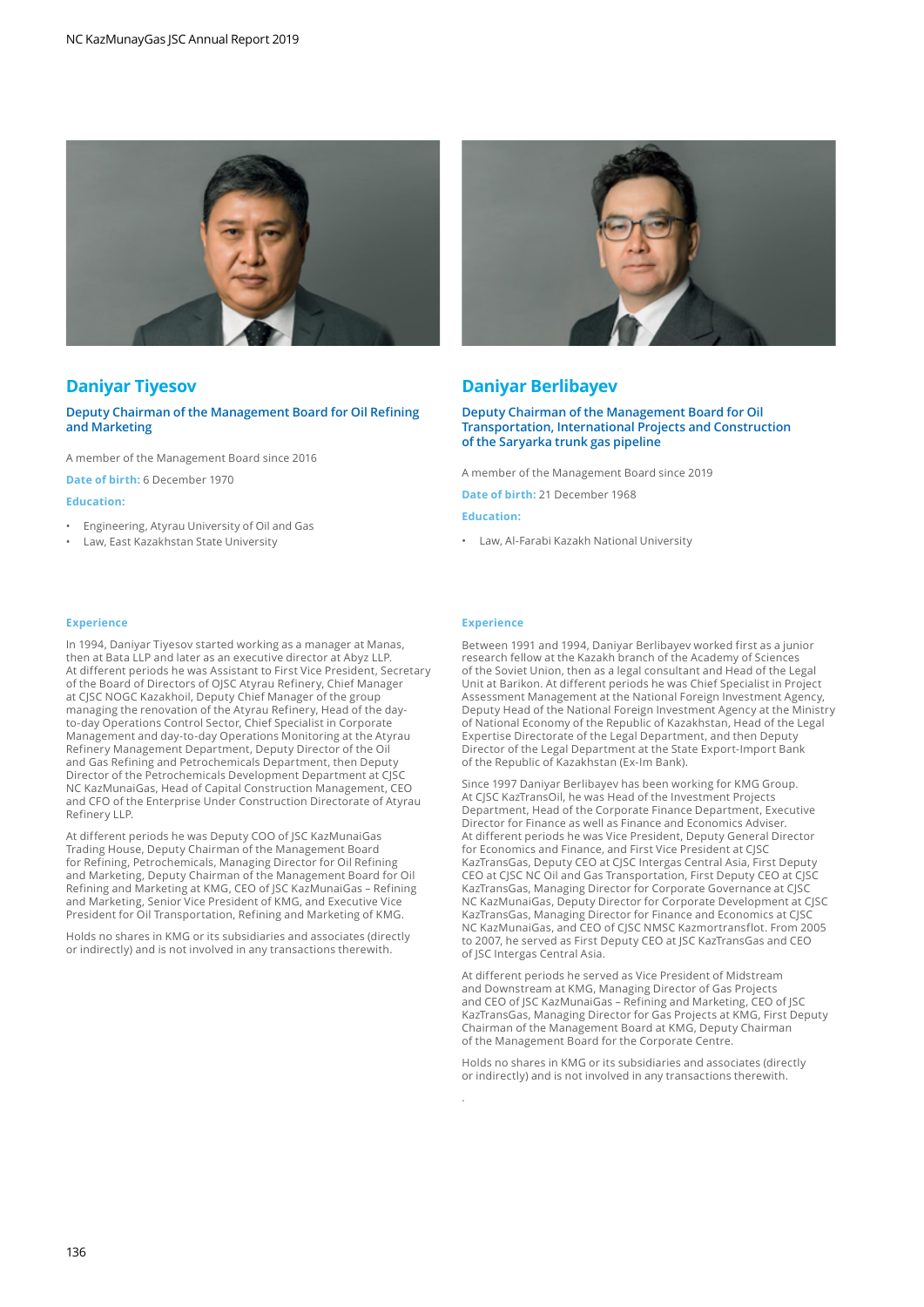

# **Dauren Karabayev**

## **Deputy Chairman of the Management Board – Chief Financial Officer**

A member of the Management Board since 2016

**Date of birth:** 11 June 1978

## **Education:**

- International Economic Relations, the Kazakh State Academy of Management
- Master of Science in Finance, Texas A&M University
- CFA Charter holder

#### **Experience**

Dauren Karabayev began his career as a credit analyst at ABN AMRO Bank Kazakhstan in 2001 and was promoted to Head of the Credit Department in 2003.

In 2004, he came to Halyk Bank as Managing Director and was Deputy Chairman of the Management Board from 2007 to June 2016.

Until September 2016 he worked as an engagement manager at McKinsey & Company.

Since 2017, he is a Chairman of the Board of Directors of JSC KazMunaiGas Exploration Production that has been listed on the London Stock Exchange.

Holds no shares in KMG or its subsidiaries and associates (directly or indirectly) and is not involved in any transactions therewith.



# **Dastan Abdulgafarov**

### **Deputy Chairman of the Management Board for Strategy, Investment and Business Development**

A member of the Management Board since 2020

**Date of birth:** 16 December 1974

# **Education:**

- Republican Physics and Mathematics School named after Zhautykov
- International Law, Kazakhstan Institute of Law and International Relations
- International Economics and Law, Diplomatic Academy of the Ministry of Foreign Affairs of the Republic of Kazakhstan
- Master of Petroleum Business, ENI Corporate University (Milan)
- Executive MBA (Finance and Investments), Moscow School of Management Skolkovo

#### **Experience**

At different periods he worked as a lawyer in the international contract department, Сhief Manager of the new projects development department, Director of the new projects development department, Deputy director, then Director of the new offshore projects development department, Head of the project management group at KMG and JSC "MNC KazMunaiTeniz". He held position as an Advisor of the General Director, Managing Director for Business Development and Deputy General Director for Economics and Finance at JSC KazMunaiGas Exploration Producion, Managing Director for support of the exploration and production business, Head of Staff - Managing Director for Development at KMG.

Has experience in KMG group of more than 18 years, of which 14 years in senior positions.